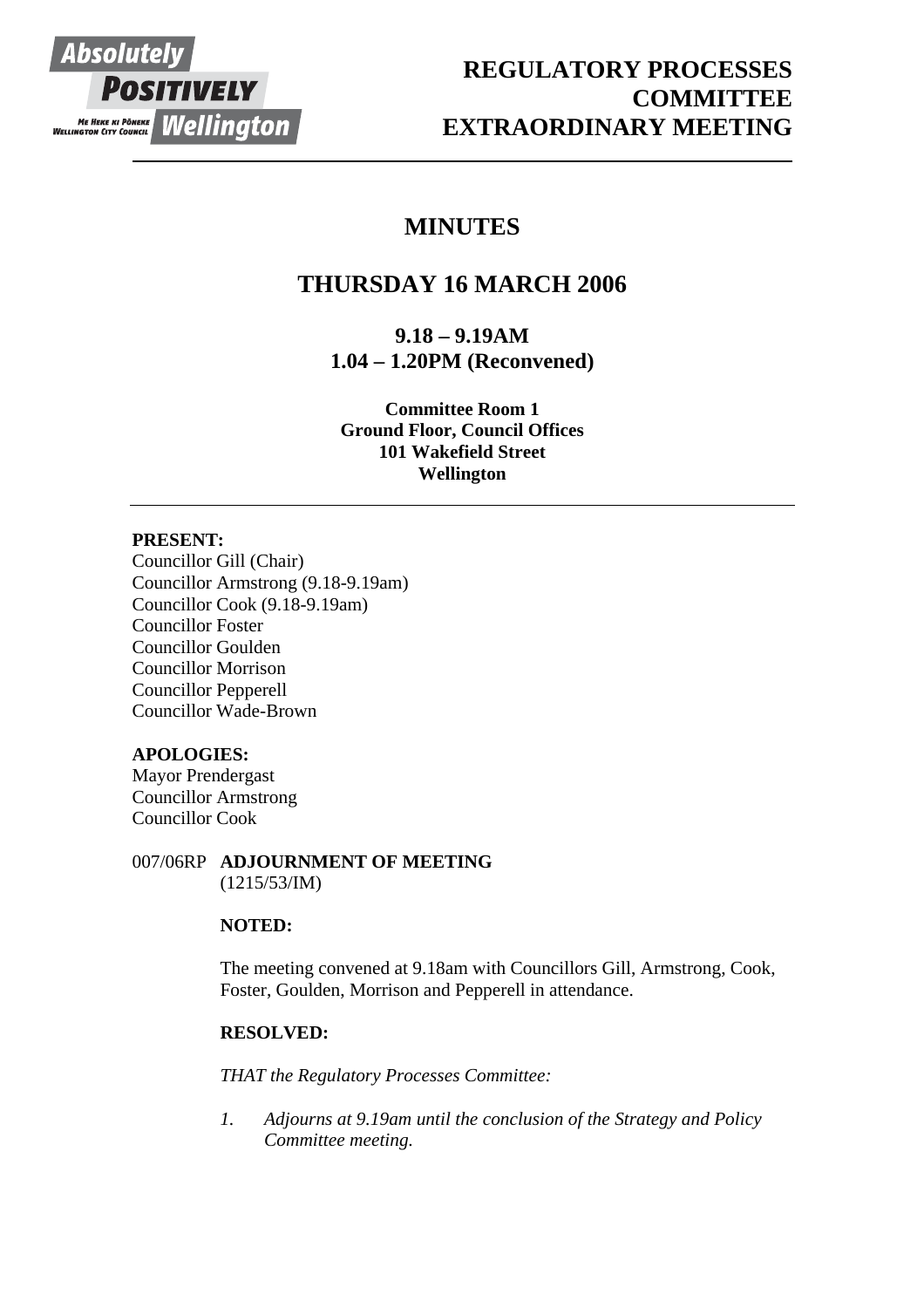The meeting adjourned at 9.19am.

The meeting reconvened at 1.04pm.

(Councillors Foster, Gill, Goulden, Morrison, Pepperell and Wade-Brown were present when the meeting reconvened.)

### 008/06RP **APOLOGIES**

(1215/53/IM)

#### **NOTED:**

Councillors Cook and Armstrong were present when the meeting convened. They had tendered their apologies for absence

#### **RESOLVED:**

*THAT the Regulatory Processes Committee:* 

*1. Accept apologies for absence from Mayor Prendergast and Councillors Armstrong and Cook.*

### 009/06RP **CONFLICT OF INTEREST DECLARATIONS**  (1215/53/IM)

#### **NOTED:**

There were no conflicts of interest declared.

010/06RP **PUBLIC PARTICIPATION**  (1215/53/IM)

#### **NOTED:**

There was no public participation.

011/06RP **RESOLUTION TO EXCLUDE THE PUBLIC**  (1215/53/IM)

#### **RESOLVED:**

*THAT the Regulatory Processes Committee:* 

*1. Pursuant to the provisions of the Local Government Official Information and Meetings Act 1987, resolve that the public be excluded from the following part of the proceedings of this meeting namely:* 

Regulatory Processes Committee – Meeting of Thursday 16 March 2006